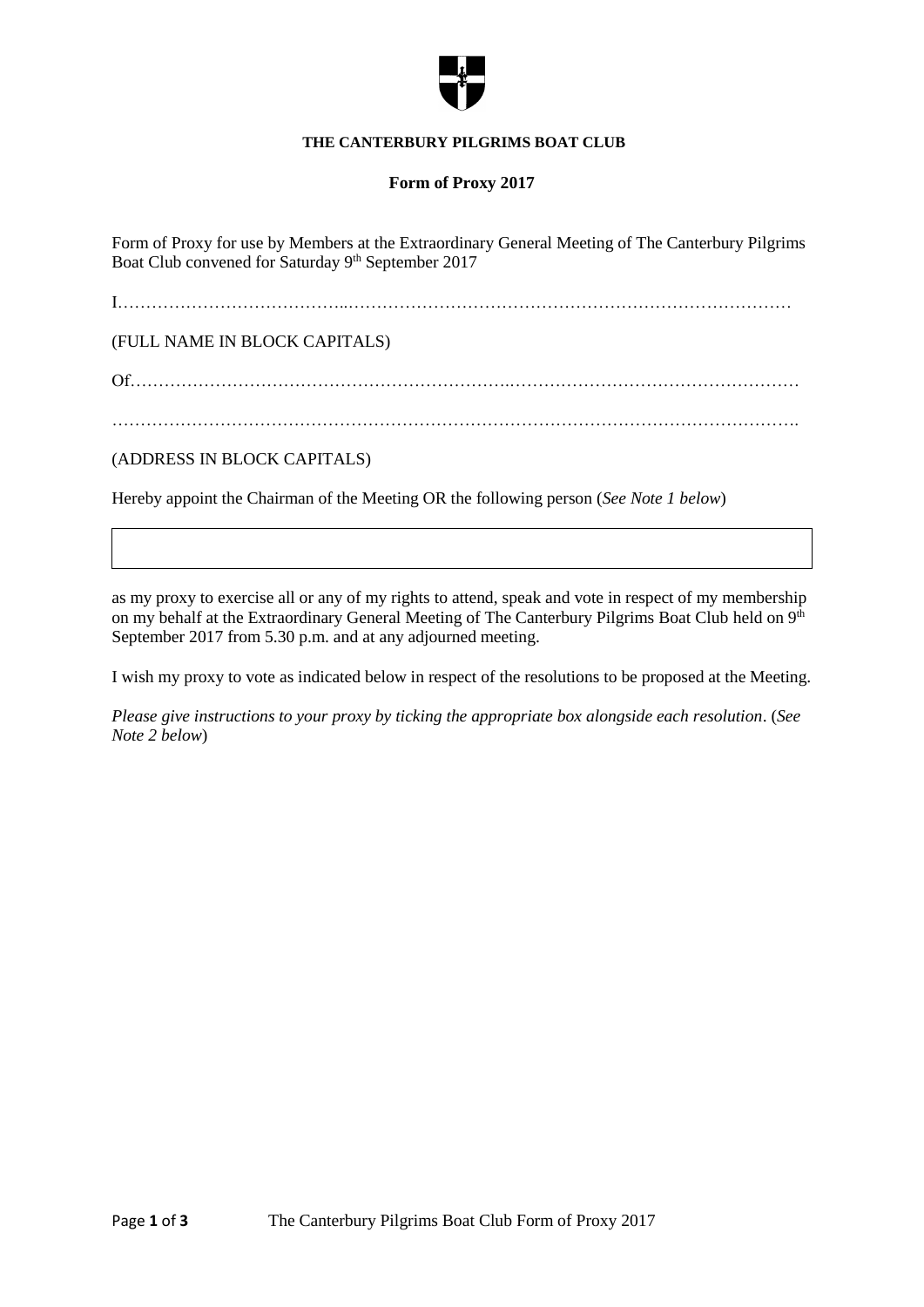

# **THE CANTERBURY PILGRIMS BOAT CLUB Form of Proxy 2017**

| <b>Resolutions relating to</b><br><b>Extraordinary Business of The</b><br><b>Canterbury Pilgrims Boat Club</b>                                                                                                                                                       | For | <b>Against</b> | <b>Vote</b><br>Withheld<br>(See Note 3 below) |
|----------------------------------------------------------------------------------------------------------------------------------------------------------------------------------------------------------------------------------------------------------------------|-----|----------------|-----------------------------------------------|
| 1. To change the club's constitution to the new<br>constitution as circulated in order to become<br>compliant with British Rowing requirements, and<br>apply to change the Pilgrims into a Charitable<br>Incorporated Organisation of the same name (a<br>" $CIO$ ") |     |                |                                               |
| 2. To elect as a First Trustee Mr E Pearson                                                                                                                                                                                                                          |     |                |                                               |
| 3. To elect as a First Trustee MR A Brown                                                                                                                                                                                                                            |     |                |                                               |
| 4. To elect as a First Trustee MR A Rudkin                                                                                                                                                                                                                           |     |                |                                               |
| 5. To elect as a First Trustee MR D Barnes                                                                                                                                                                                                                           |     |                |                                               |
| 6. To elect as a First Trustee MR J Phillips                                                                                                                                                                                                                         |     |                |                                               |
| 7. To elect as a First Trustee MR N Press                                                                                                                                                                                                                            |     |                |                                               |
| 8. To elect as a First Trustee MR H Nichols                                                                                                                                                                                                                          |     |                |                                               |
| 9. To elect as a First Trustee MS S Perkins                                                                                                                                                                                                                          |     |                |                                               |
| 10. To elect as a First Trustee MR A Forbes                                                                                                                                                                                                                          |     |                |                                               |
| 11. To elect as a First Trustee MR C Foinette                                                                                                                                                                                                                        |     |                |                                               |
| 12. To elect as a First Trustee MS H Barton                                                                                                                                                                                                                          |     |                |                                               |
| 13. To elect as a First Trustee MS A Thomas                                                                                                                                                                                                                          |     |                |                                               |
| 14. To elect as a First Trustee MR E Thomas                                                                                                                                                                                                                          |     |                |                                               |
| 15. To elect as a First Trustee MR J<br>Williamson ex officio as the Head of Rowing at<br><b>KSCBC</b>                                                                                                                                                               |     |                |                                               |
| 16. To approve the actions proposed in the<br>Westbere Lakes Project Report dated 12viii2017                                                                                                                                                                         |     |                |                                               |

Signature (see notes 4 and 5 below) Date